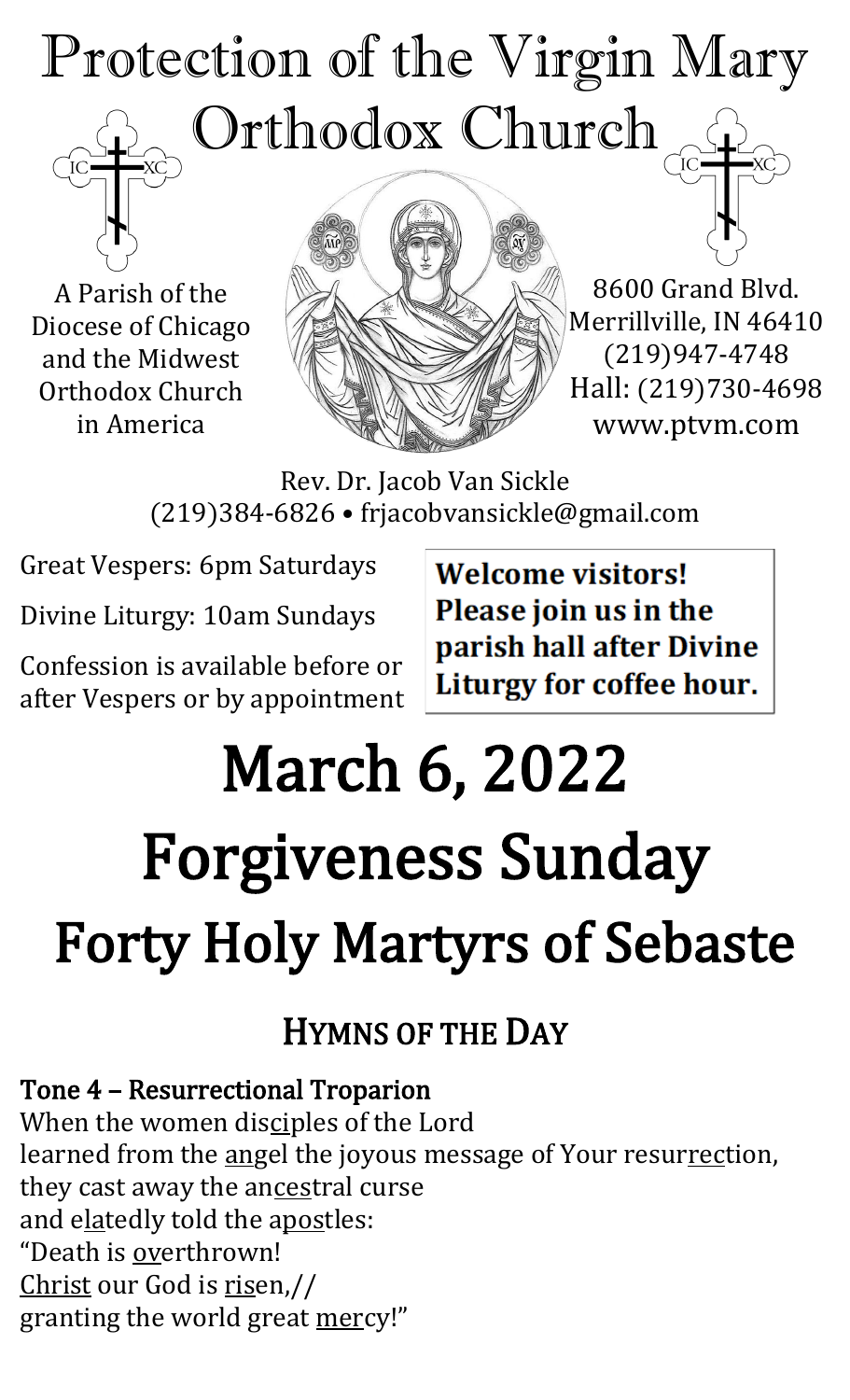#### Tone 4 – Patronal Troparion

Today the faithful celebrate the feast with joy, illumined by your coming, O Mother of God. Beholding your pure image we fervently cry to you: Encompass us beneath the precious veil of your protection. Deliver us from every form of evil by entreating Christ, your Son and our God// that He may save our souls.

#### Tone 1 – Troparion for the Holy Martyrs of Sebaste

Through the sufferings which Your holy Forty Martyrs endured for Your sake, O Lord,

we beseech You, O Lover of  $\gamma$ mankind:// "Heal all of our infirmities!"

#### Tone 6 – Kontakion for the Holy Martyrs of Sebaste

You have abandoned all earthly armies, cleaving to the heavenly Master, O Forty Martyrs of the Lord. Having passed through fire and water, O blessed ones,// you have fittingly received heavenly glory and many crowns.

#### Tone 6 – Kontakion of Forgiveness Sunday

O Master, Teacher of wisdom, Bestower of virtue, Who teach the thoughtless and protect the poor, strengthen and enlighten my heart! O Word of the Father, let me not restrain my mouth from crying to You: "Have mercy on me, a transgressor,// O merciful Lord!"

### Tone 3 – Patronal Kontakion

Today the Virgin stands in the midst of the Church, And with choirs of saints she invisibly prays to God for us. Angels and bishops worship. Apostles and prophets rejoice together,// Since for our sake she prays to the eternal God.

## SCRIPTURE READINGS

## Tone 8 – Prokeimenon of Forgiveness Sunday (Psalm 75)

Pray and make your vows / before the Lord, our God!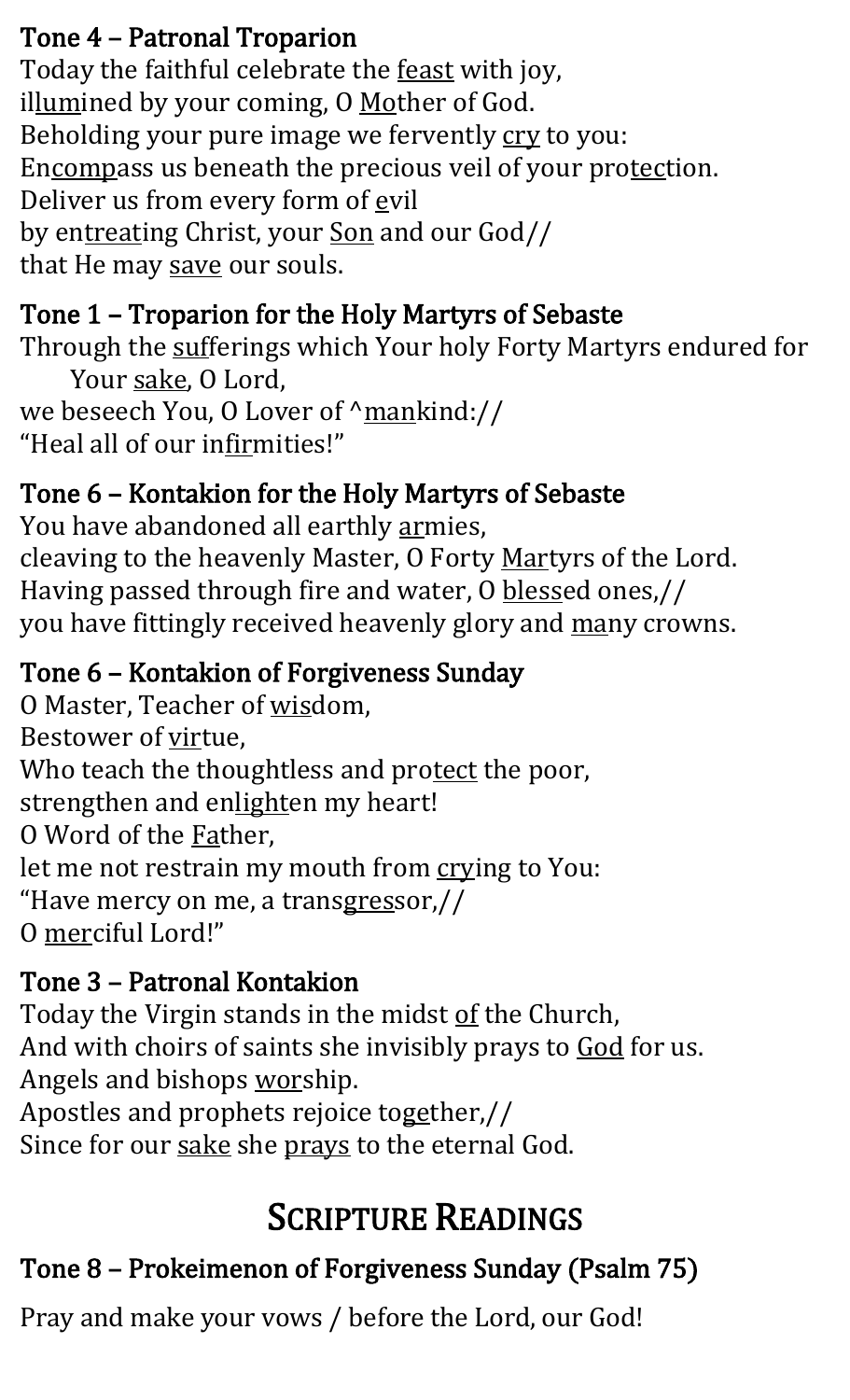#### Tone 5 – Prokeimenon for the Holy Martyrs (Psalm 11)

You, O Lord, shall protect us and preserve us from this generation forever!

#### Epistle: Romans 13.11 – 14.4 (Sunday)

Brethren: Do this, knowing the time, that now it is high time to awake out of sleep; for now our salvation is nearer than when we first believed. The night is far spent, the day is at hand. Therefore, let us cast off the works of darkness, and let us put on the armor of light. Let us walk properly, as in the day, not in revelry and drunkenness, not in lewdness and lust, not in strife and envy. But put on the Lord Jesus Christ, and make no provision for the flesh, to fulfill its lusts.

Receive one who is weak in the faith, but not to disputes over doubtful things. For one believes he may eat all things, but he who is weak eats only vegetables. Let not him who eats despise him who does not eat, and let not him who does not eat judge him who eats; for God has received him. Who are you to judge another's servant? To his own master he stands or falls. Indeed, he will be made to stand, for God is able to make him stand.

#### Hebrews 12.1-10 (Holy Martyrs of Sebaste)

Brethren: Since we are surrounded by so great a cloud of witnesses, let us lay aside every weight, and the sin which so easily ensnares us, and let us run with endurance the race that is set before us, looking unto Jesus, the author and finisher of our faith, who for the joy that was set before Him endured the cross, despising the shame, and has sat down at the right hand of the throne of God.

For consider Him who endured such hostility from sinners against Himself, lest you become weary and discouraged in your souls. You have not yet resisted to bloodshed, striving against sin. And you have forgotten the exhortation which speaks to you as to sons: "My son, do not despise the chastening of the LORD, nor be discouraged when you are rebuked by Him; for whom the LORD loves He chastens, and scourges every son whom He receives." If you endure chastening, God deals with you as with sons; for what son is there whom a father does not chasten? But if you are without chastening, of which all have become partakers, then you are illegitimate and not sons. Furthermore, we have had human fathers who corrected us, and we paid them respect. Shall we not much more readily be in subjection to the Father of spirits and live? For they indeed for a few days chastened us as seemed best to them, but He for our profit, that we may be partakers of His holiness.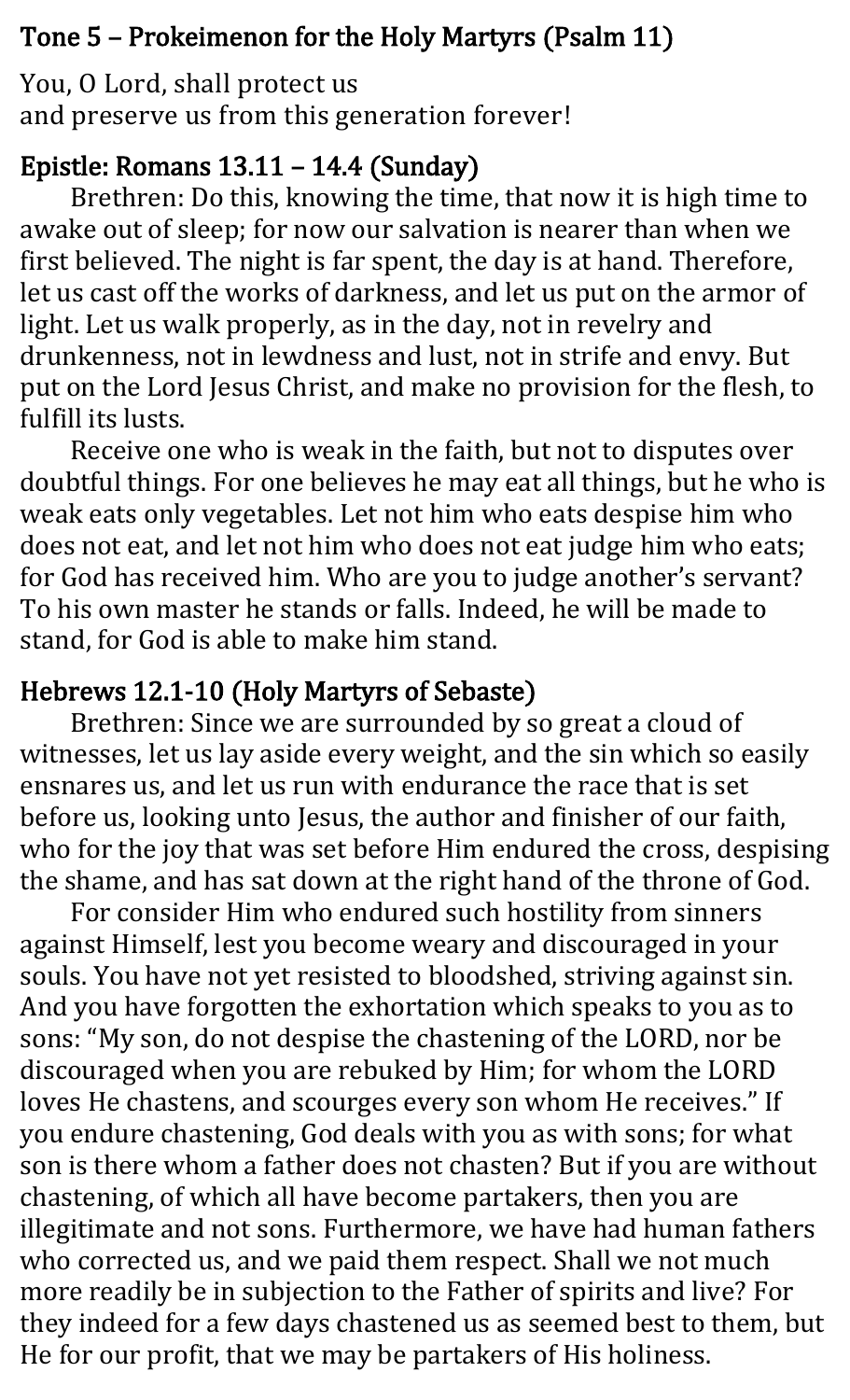#### Gospel: Matthew 6.14-21 (Sunday)

The Lord said to His disciples: "If you forgive men their trespasses, your heavenly Father will also forgive you. But if you do not forgive men their trespasses, neither will your Father forgive your trespasses.

"Moreover, when you fast, do not be like the hypocrites, with a sad countenance. For they disfigure their faces that they may appear to men to be fasting. Assuredly, I say to you, they have their reward. But you, when you fast, anoint your head and wash your face, so that you do not appear to men to be fasting, but to your Father who is in the secret place; and your Father who sees in secret will reward you openly. Do not lay up for yourselves treasures on earth, where moth and rust destroy and where thieves break in and steal; but lay up for yourselves treasures in heaven, where neither moth nor rust destroys and where thieves do not break in and steal. For where your treasure is, there your heart will be also.

#### Matthew 20.1-16 (Holy Martyrs of Sebaste)

The Lord said to the Jews who came to Him: "The kingdom of heaven is like a landowner who went out early in the morning to hire laborers for his vineyard. Now when he had agreed with the laborers for a denarius a day, he sent them into his vineyard.

"And he went out about the third hour and saw others standing idle in the marketplace, and said to them, 'You also go into the vineyard, and whatever is right I will give you.' So they went.

"Again, he went out about the sixth and the ninth hour, and did likewise. And about the eleventh hour he went out and found others standing idle, and said to them, 'Why have you been standing here idle all day?'

"They said to him, 'Because no one hired us.' He said to them, 'You also go into the vineyard, and whatever is right you will receive.'

"So when evening had come, the owner of the vineyard said to his steward, 'Call the laborers and give them their wages, beginning with the last to the first.' And when those came who were hired about the eleventh hour, they each received a denarius.

"But when the first came, they supposed that they would receive more; and they likewise received each a denarius. And when they had received it, they complained against the landowner, saying, 'These last men have worked only one hour, and you made them equal to us who have borne the burden and the heat of the day.'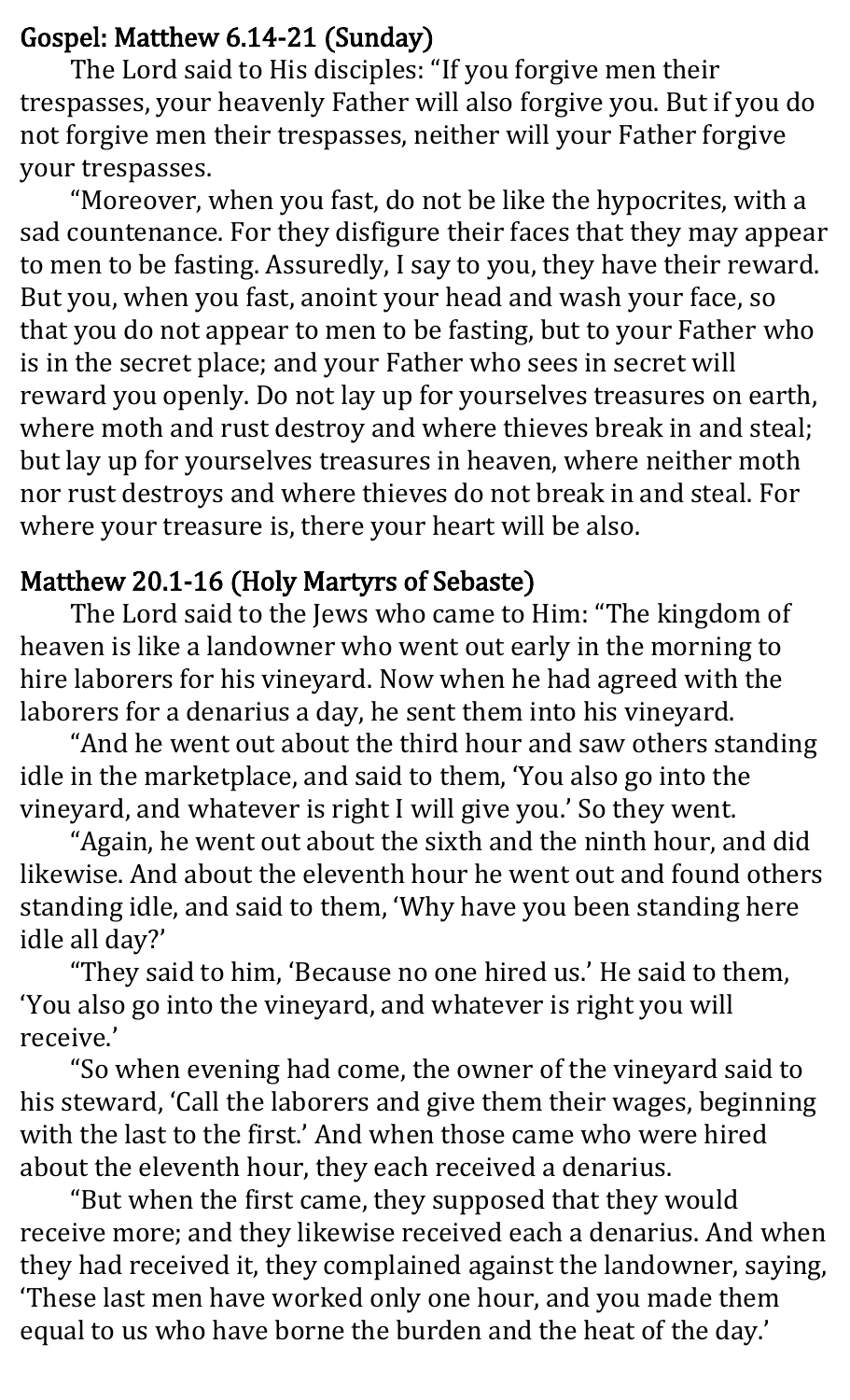"But he answered one of them and said, 'Friend, I am doing you no wrong. Did you not agree with me for a denarius? Take what is yours and go your way. I wish to give to this last man the same as to you. Is it not lawful for me to do what I wish with my own things? Or is your eye evil because I am good?'

"So the last will be first, and the first last. For many are called, but few chosen.'"

#### WE REMEMBER IN PRAYER

| <b>New Dep. William Koveck</b> |                       | Julia Rubel                       |  |
|--------------------------------|-----------------------|-----------------------------------|--|
|                                |                       | <b>Ev.Mem.</b> Andrew Goyda ('15) |  |
|                                | Peter Postailko ('44) |                                   |  |
|                                |                       | Antonine Fedorenko ('54)          |  |
|                                |                       | Stephen Demchak ('70)             |  |
| Carissa                        |                       | <b>Nathan</b>                     |  |
| Cynthia                        |                       | Kara                              |  |
| John                           |                       | Christine                         |  |
| Olga                           |                       | Jon                               |  |
| Janie                          |                       | Zoey                              |  |
| Michael                        |                       | Dominic                           |  |
| David                          |                       | Declan                            |  |
| Sharon                         |                       | Hudson                            |  |
| Mark                           |                       | Ayden                             |  |
| Jerry                          |                       | Hyland                            |  |
| Michael                        |                       | Jason                             |  |
| Anthony                        |                       | Ted                               |  |
| Daryl                          |                       | James                             |  |
| Diane                          |                       | Pamela                            |  |
| Carla                          |                       | Alexander                         |  |
| Susan                          |                       | Ronald                            |  |
| Timothy                        |                       | Theodore                          |  |
| William                        |                       | Robert                            |  |
| Paul                           |                       | Craig                             |  |
| Joseph                         |                       | Chuck                             |  |
| Linda                          |                       | Scott                             |  |
| Claudia                        |                       | Mark                              |  |
| Elizabeth                      |                       | Christine                         |  |
| Carol                          |                       | Dale                              |  |
| Snezana                        |                       | Pauline                           |  |
| Ryan                           |                       | Mary                              |  |
|                                |                       |                                   |  |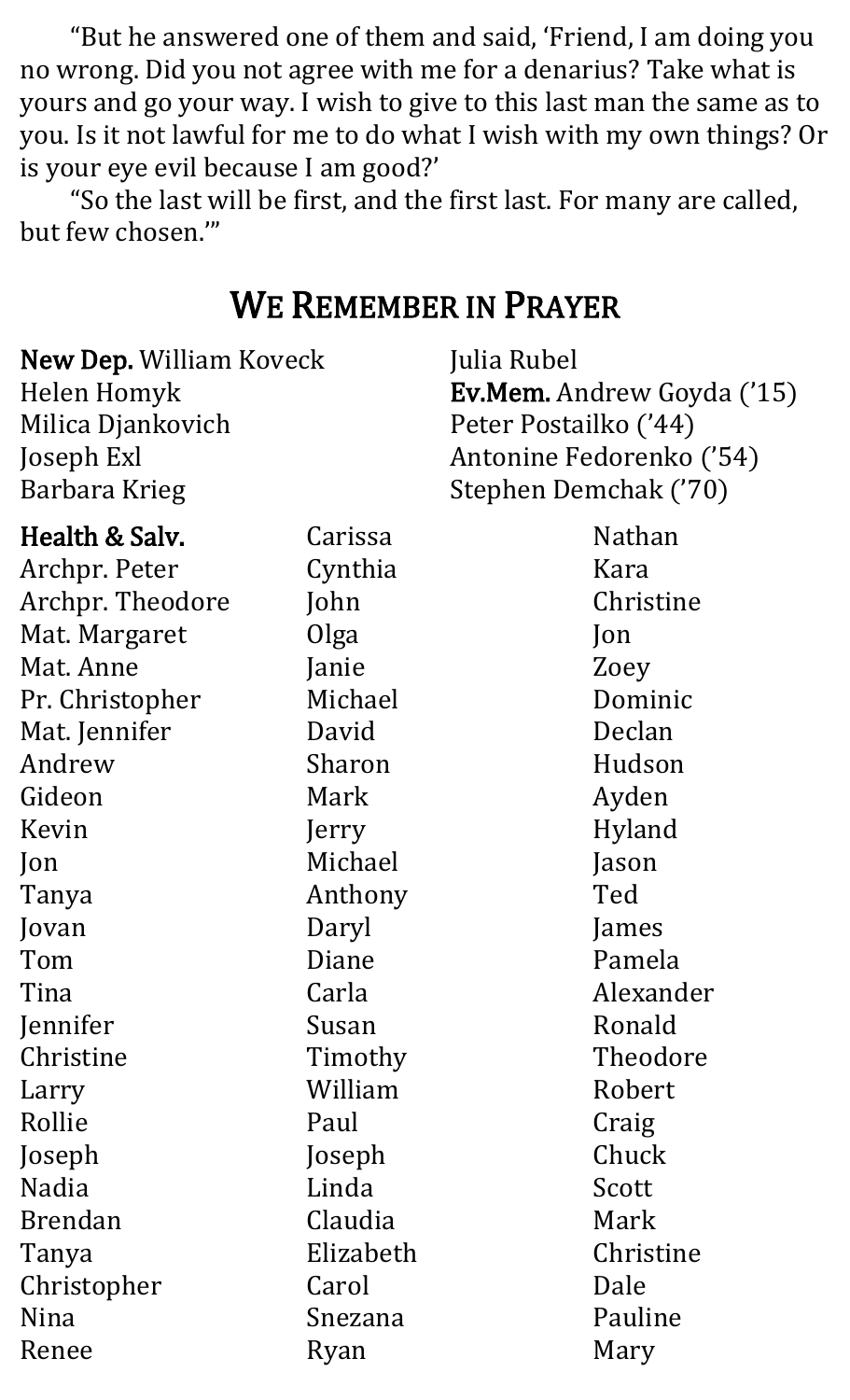| Janice     | Jeffrey    | Michelle       |
|------------|------------|----------------|
| Ken        | Aaron      | Irene          |
| Debbie     | William    | Michelle       |
| Jacqueline | Jamie      | Erika          |
| Cindy      | Karen      | Luke           |
| Daniel     | Dale       | $\overline{O}$ |
| Laura      | Jack       | Stephanie      |
| Dorothy    | Joyce      | Mary Ann       |
| Vasiliy    | Anna       | Robb           |
| William    | Sandra     | Desiree        |
| Wanda      | Linda      | Hanna          |
| Cindy      | Stephen    | Jaroslava      |
| Mary       | Megan      | Andrew         |
| Linda      | <i>lim</i> | Andrew         |
| Ivanka     | Camille    | Vadim          |
| Susan      | John       | Hanna          |
| Denise     | Martha     |                |
| Valerie    | Mark       |                |

\*If you know someone who needs prayer, please give their name to Fr Jacob

### Petitions at the Augmented Litany:

We pray, O Lord our God, for all those who suffer from acts of war, especially for the victims in Ukraine. We pray for Your peace and Your mercy in the midst of the great suffering of Your people. Vouchsafe to accept the prayers of the Church, so that by Your goodness, peace may return to all peoples; O Lord, hear us and have mercy.

We also pray You, O Lord our God, to remember and have mercy on our Orthodox brothers and sisters in Russia and Ukraine, who are involved in violent conflict. Remove from their midst all hostility, confusion and hatred. Lead everyone along the path of reconciliation and peace, we pray You, hear us and have mercy.

## ANNOUNCEMENTS

Today is Cheesefare Sunday, the last day for eating dairy before Great Lent begins tomorrow.

After a special Cheesefare coffee hour today, we will return to the Church for the Rite of Forgiveness.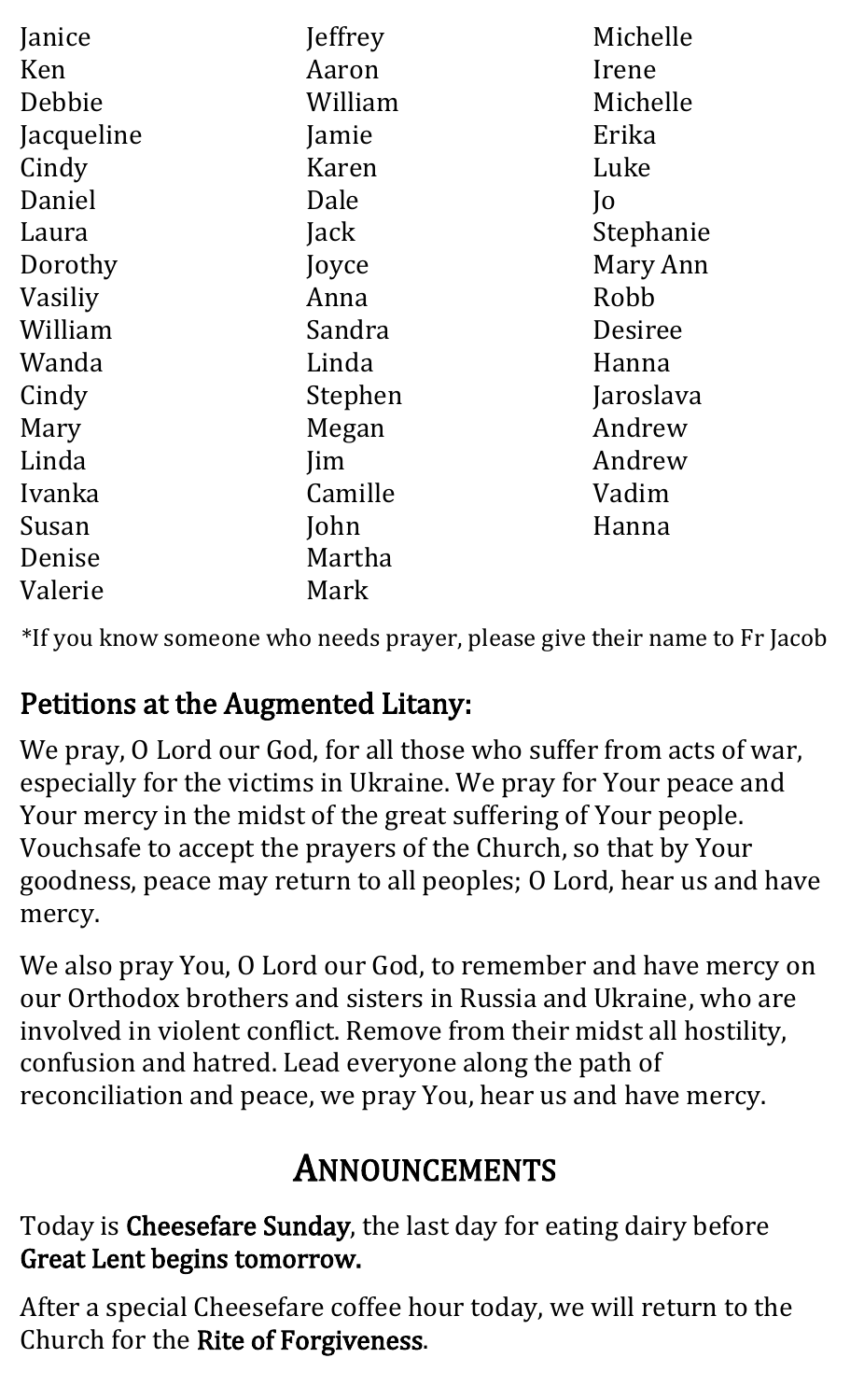Today's Travelling Bookstore features many good choices for spiritual reading during Great Lent.

For coffee hour next Sunday March 13, the Church School teachers and families are spearheading a Lenten potluck and recipe swap. There will be several different Lenten dishes to sample, with copies of the recipe available to take home if you find something you like! Any are welcome to contribute a Lenten dish and bring their recipe to share. Copies can be made in the Church office.

#### Mark your calendars:

Mar 7: Clean Monday (beginning of Great Lent)

Mar 7-10: The Great Canon of St Andrew in four parts, 6p nightly

Mar 9: Presanctified Divine Liturgy @ 10am

Last week's gifts to the Lord: \$2,135

## Message at the Start of Great Lent from His Beatitude, our Metropolitan Tikhon

To the Clergy, Monastics, and Faithful of the OCA,

Dear Beloved Children in the Lord,

As we stand at this moment, the threshold of Great Lent, with all turmoil and violence unfolding in the world, the Lenten fast comes like a spring breeze to refresh our souls. It is a time during which we take stock of our hearts, discard the unnecessary things of this world, refocus our spiritual vision, and bring our pains and griefs before God's healing presence.

Even in the midst of everything we endure; a pandemic, social unrest, economic uncertainty, and now war in Ukraine, we must remember to always attend to doing good and becoming everbrighter beacons of Christ's light in this darkening world. We hear this through the Prophet Isaiah, where the Lord tells us what distinguishes our true fast: "Is not this the fast that I choose: to loose the bonds of wickedness, to undo the cords of the yoke, to let the oppressed go free, and to break every yoke?" (Is 58:6)

In this turbulent moment, the Fast is a call to freedom as children of God through our spiritual discipline. In our time, there are many "bonds of wickedness" and "cords of the yoke" which Lent urges us to loose—but above all, the sins which bind our souls.